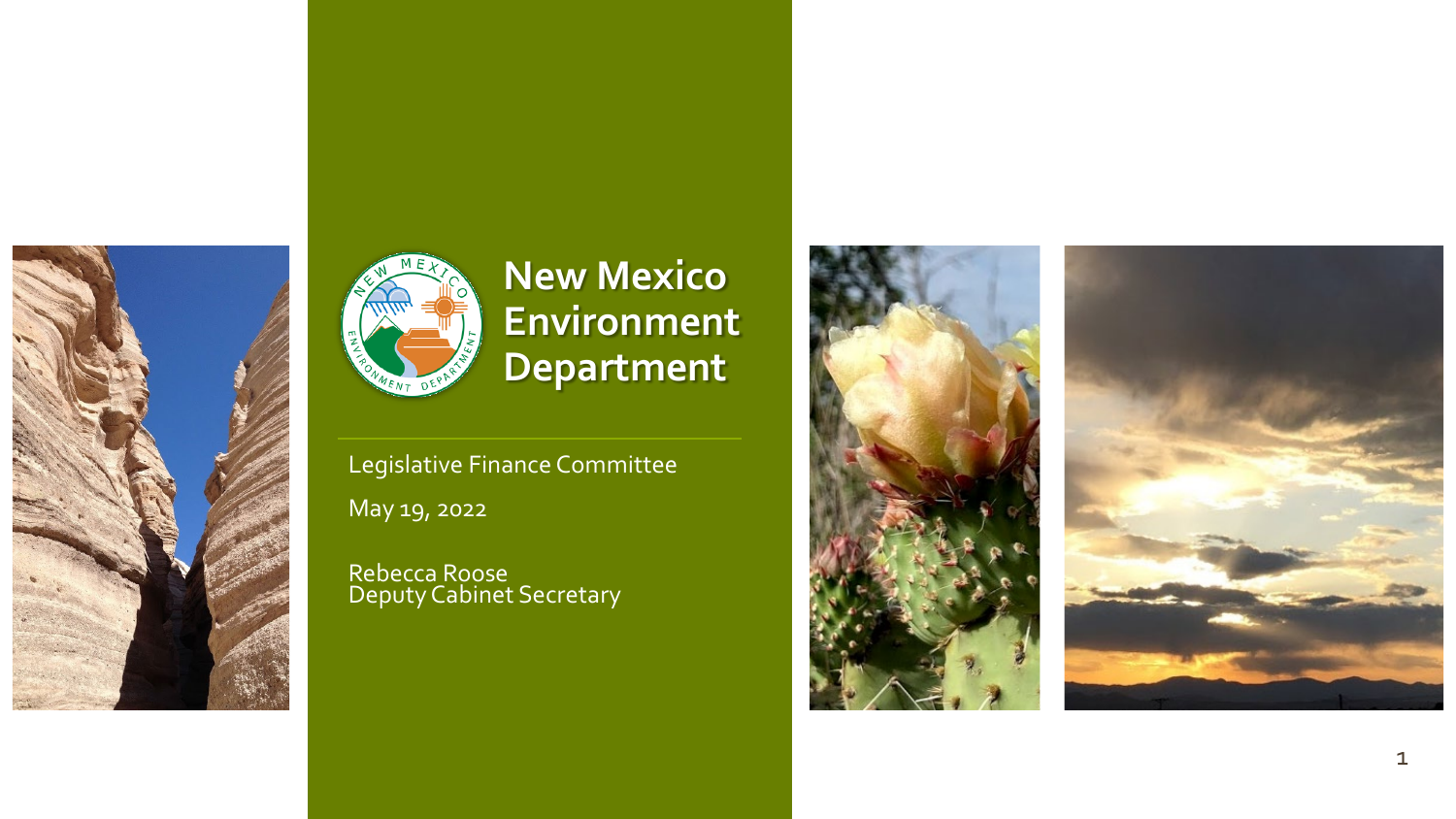#### **https://www.env.nm.gov/**





### **Historic Investments** in Local Water Infrastructure

Learn more about the Bipartisan Infrastructure Law



Home

#### **Mission**

Our mission is to protect and restore the environment and to foster a healthy and prosperous New Mexico for present and future generations. We implement our mission guided by four tenets:

**Frequently Viewed** 

**ABOUT NMED**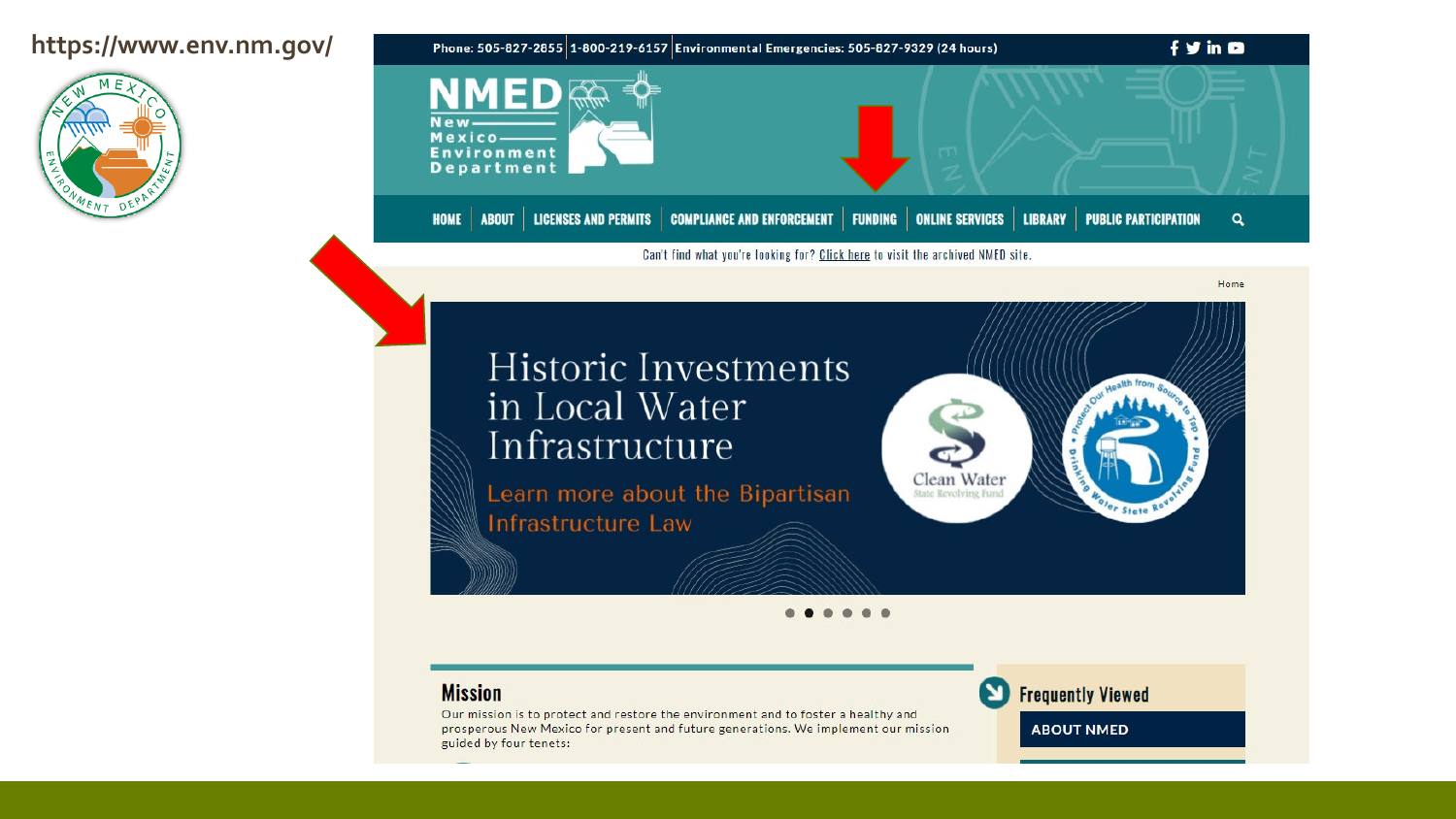# **Existing Funding through Select Programs**



The Village of Taos WWTP Solar Array CWSRF 053



**New Mexico Environment Department Water Protection Division Construction Programs Bureau** 1190 St. Francis Drive Rm. S2072 P.O. Box 5469 Santa Fe, New Mexico 87502 NMENV-cpbinfo@state.nm.us **EPA Region 6** 

- Rural Infrastructure Program State revolving loan program for drinking water and wastewater projects
- Clean Water State Revolving Fund Federal program with state match for wastewater, stormwater and other water quality related infrastructure projects
- Drinking Water State Revolving Fund Federal program with state match for drinking water infrastructure projects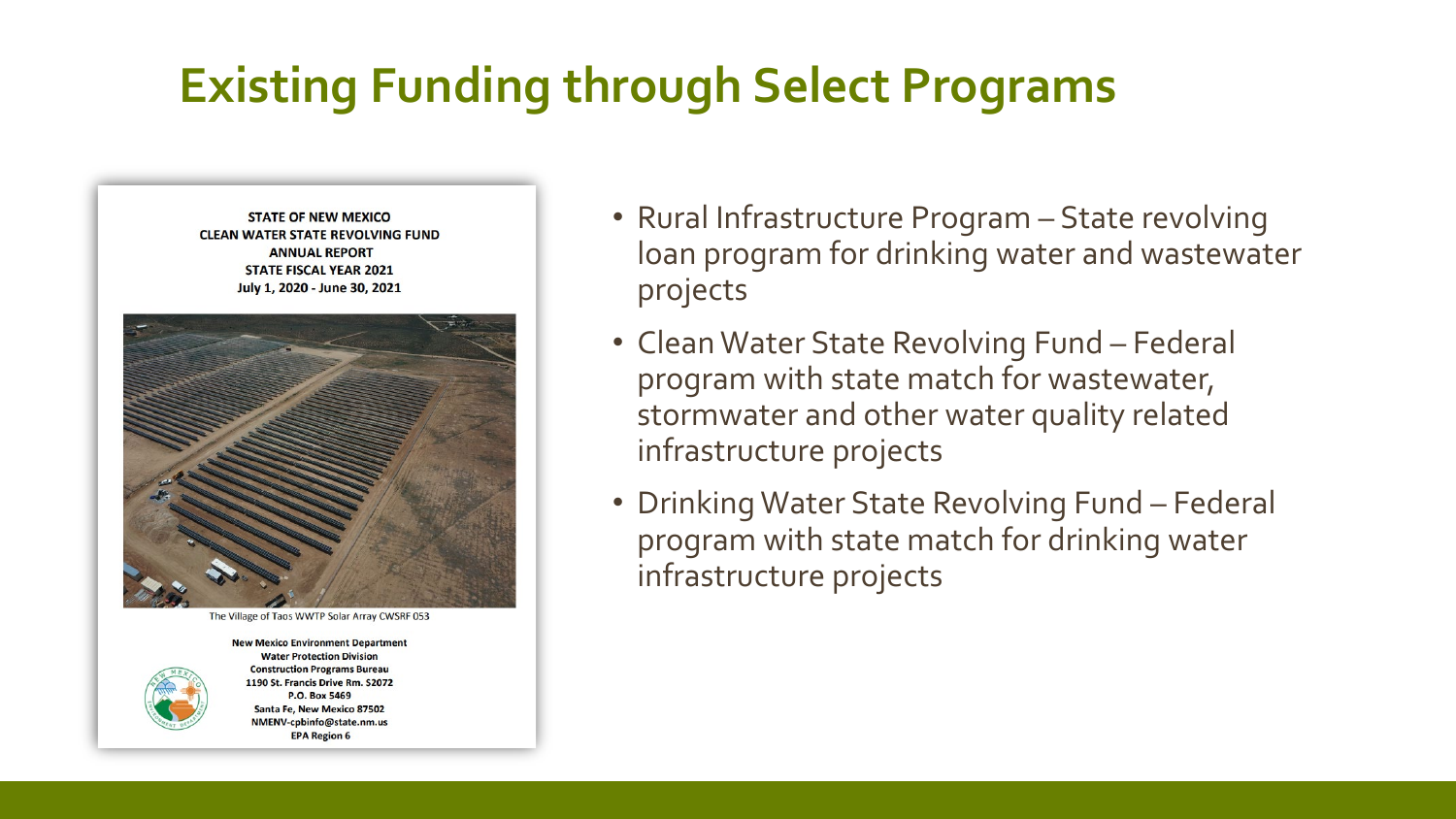# **Water Infrastructure Funding through the Bipartisan Infrastructure Law (BIL)**



*Five New Pots of Funding for Five Years*

- NMED administration
	- Clean Water State Revolving Loan Fund (CWSRF) general
	- CWSRF Emerging Contaminants



- Joint NMED and New Mexico Finance Authority administration
	- Drinking Water State Revolving Loan Fund (DWSRF) general
	- DWSRF Lead Service Line Replacement
	- DWSRF Emerging Contaminants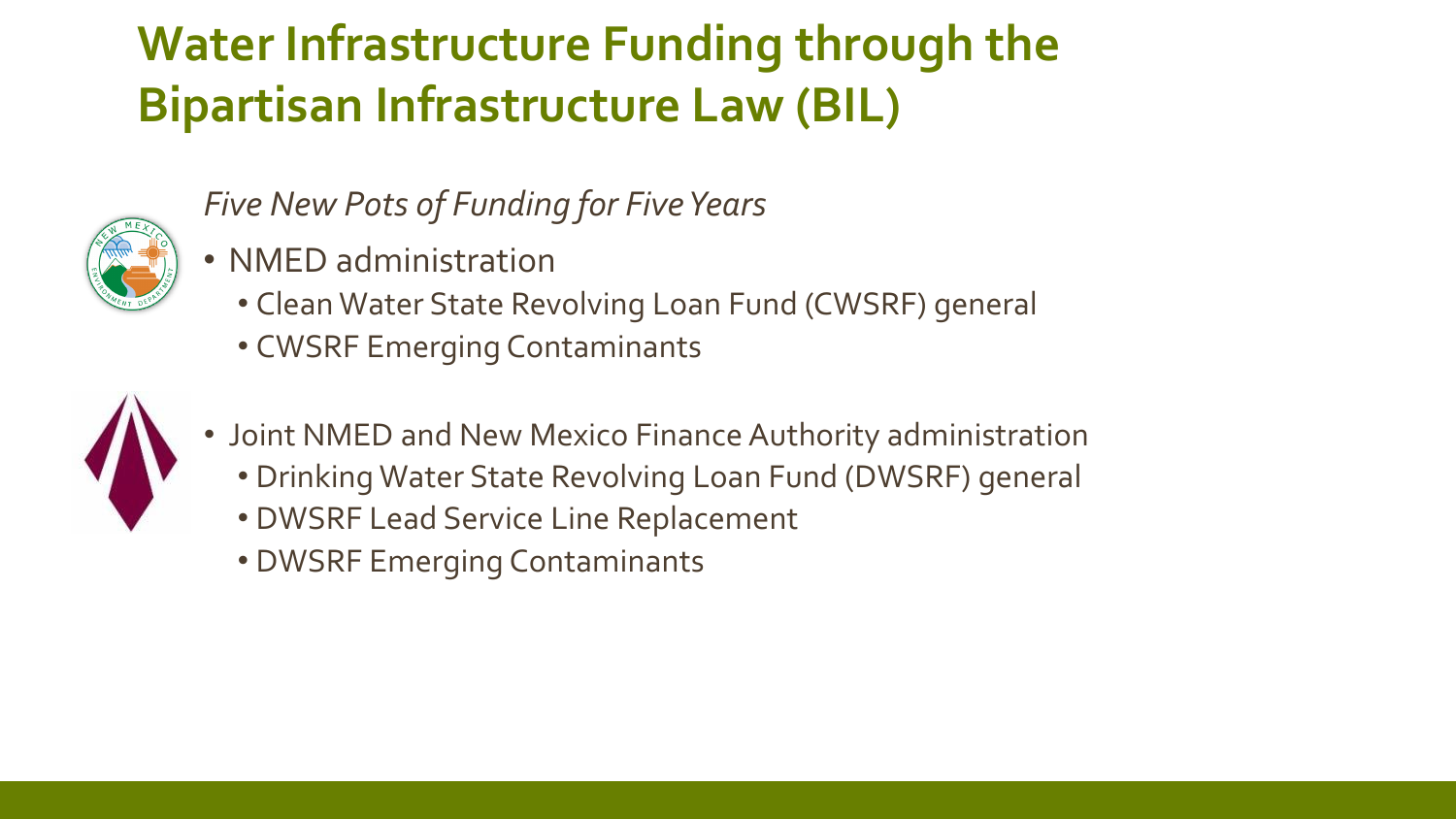## **NM Allocations for BIL Water Infrastructure Programs**

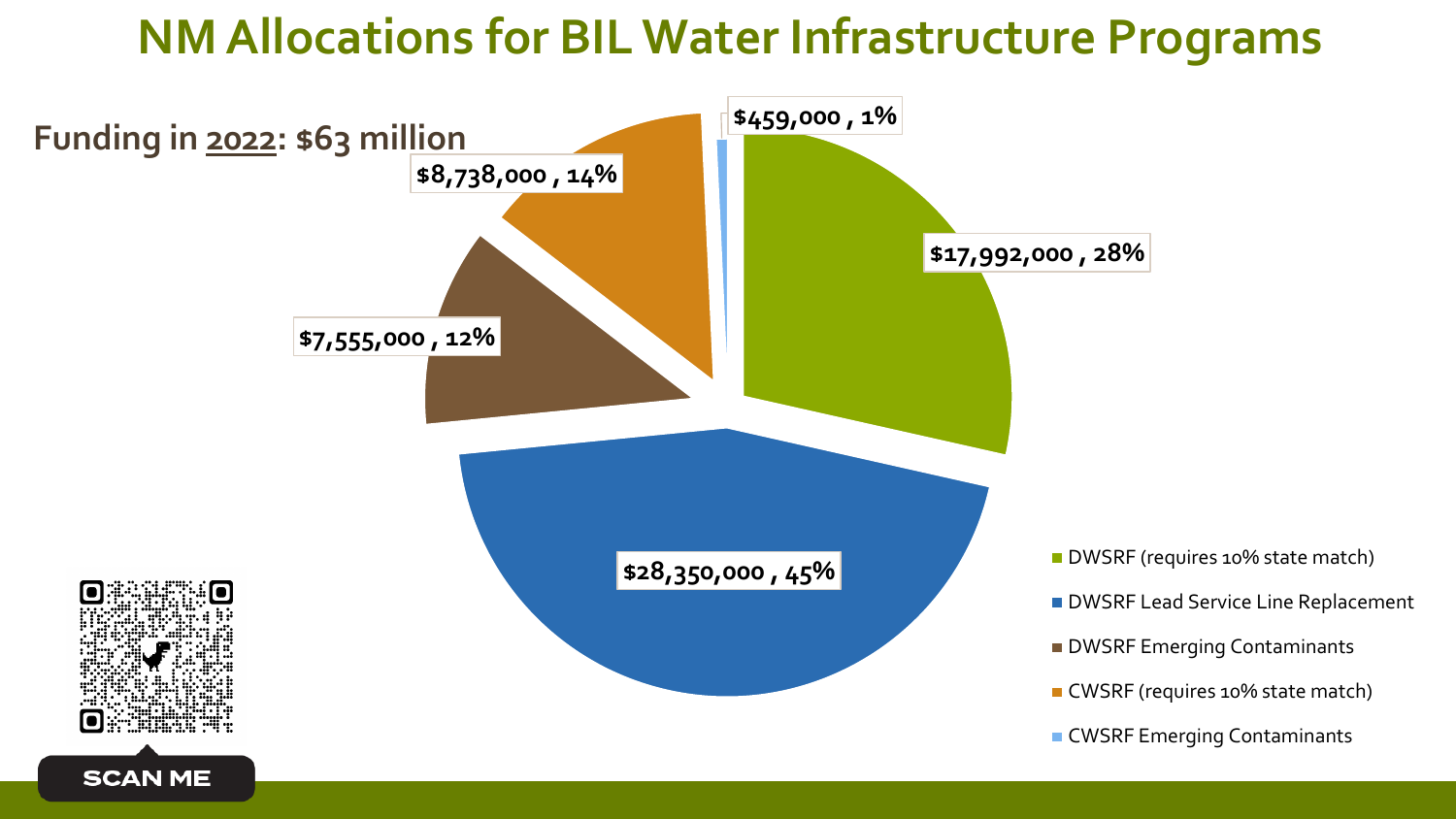# **BIL Water Funding Basics**

- National focus is to support:
	- "Shovel worthy" projects
	- Disadvantaged communities
	- Domestic sourcing of materials for infrastructure projects
- Increased federal and state resources for technical assistance
- USEPA determined state allocations (March 2022)
- State SRF programs apply for funds (Summer and Fall 2022)
	- Applications include lists of eligible projects for the total amount of funding sought (aka, Priority Lists)
- Communities submit applications to get their project reviewed and added to the Priority List (Rolling basis)
	- Visit <https://www.env.nm.gov/funding-opportunities/> for details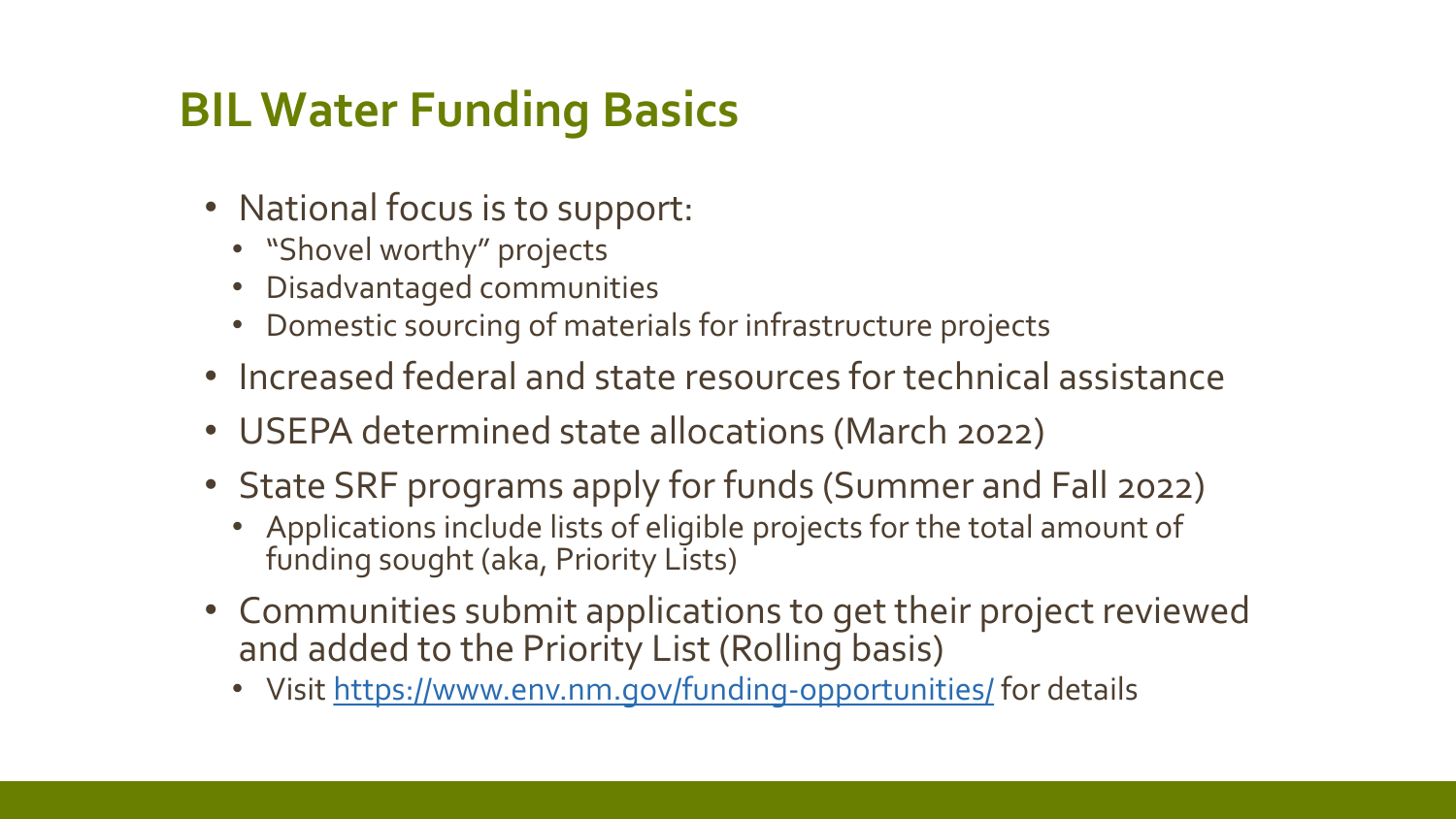

Can't find what you're looking for? Click here to visit the archived

### **Example 12 Section 2 Funding opportunities**

**NMED Home** 

#### Bipartisan Infrastructure Law: Drinking Water and Wastewater Investments

The Bipartisan Infrastructure Law (BIL) delivers more than \$50 billion to the U.S. Environmental Protection Agency (EPA) over the next five years to improve our nation's drinking water, wastewater, and stormwater infrastructure - the single largest investment in water that the federal government has ever made. During the first year of funding, 2022, allocations for New Mexico's State Revolving Funds (SRFs) total \$63 million. This investment into our state will mean safe drinking water, clean water for communities and healthier watersheds.

Communities and other eligible applicants should apply now through the Clean Water SRF and Drinking Water SRF programs to express interest in BIL funding for specific projects. Scroll down on this Funding Opportunities page for program details.

- NMED BIL Fact Sheet
- EPA Fact Sheet: Bipartisan Infrastructure Law: State Revolving Funds Implementation Memorandum
- EPA Memo: Implementation of the Clean Water and Drinking Water State Revolving Fund Provisions of the Bipartisan Infrastructure Law

For more information about CWSRF funding, contact NMENV-cpbinfo@state.nm.us or 505-469-3459.

For more information about DWSRF funding, please contact NMENVdwbfunding@state.nm.us or 505-231-2120.

## Quick Access

- NMED one-page fact sheet
- EPA guidance for BIL implementation
- NMED contact information

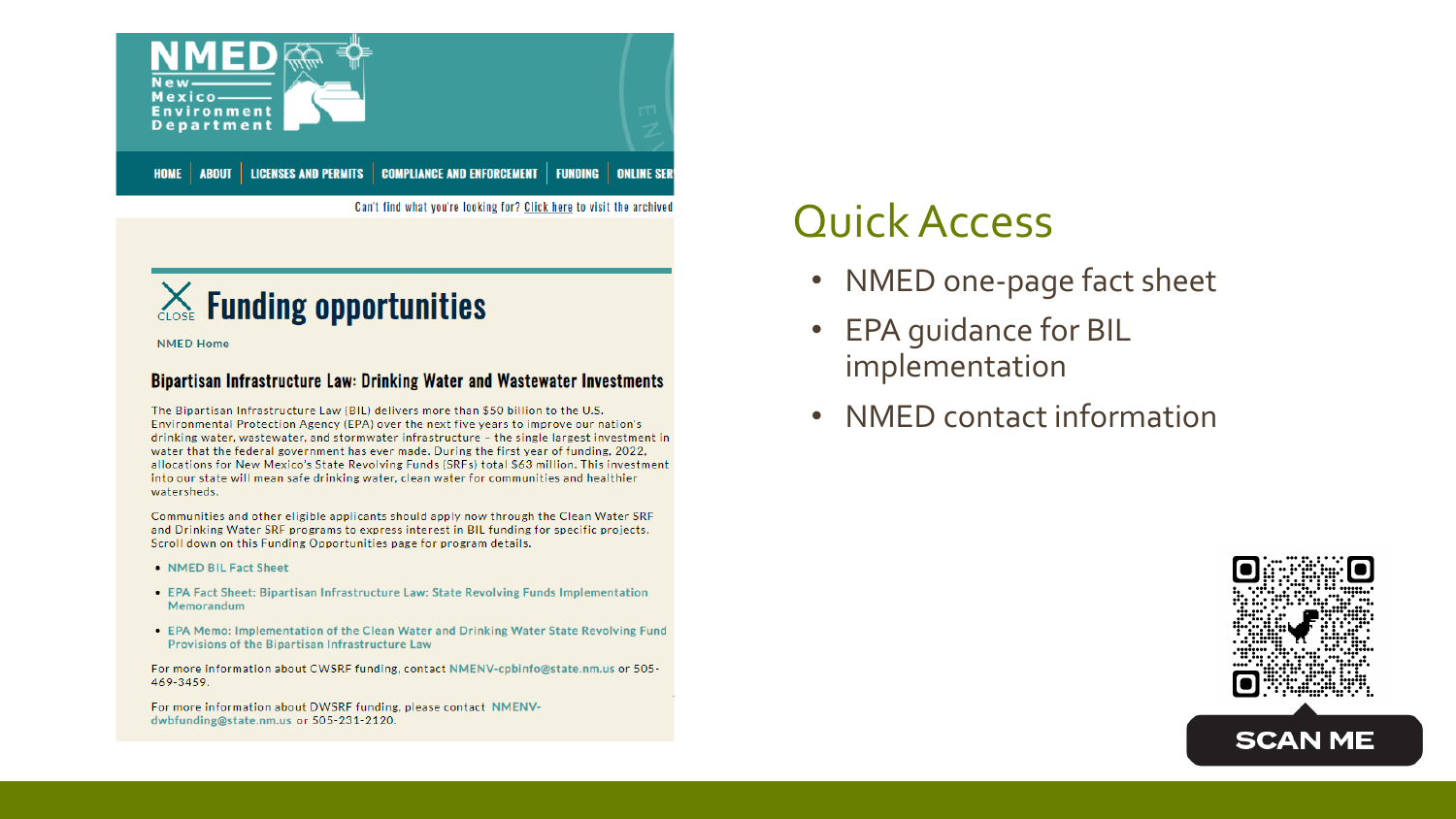## **Water Infrastructure: Clean Water SRF Basics**

- NMED is lead on project review, prioritization and loan administration
- Eligibilities include wastewater treatment, sewer lines, storm water projects, energy and water efficiency associated with wastewater, landfills, and many others with water quality protection components
- Below-market interest rates: 0-.01% for public entities, 2.375% for private borrowers
	- Grant-Loan combination funding available for public entities
	- Private borrowers can only access loans
- Application open all the time and funding is awarded year-round
- Application, Forms, tools and staff contacts at <https://www.env.nm.gov/funding-opportunities/>



**SCAN ME**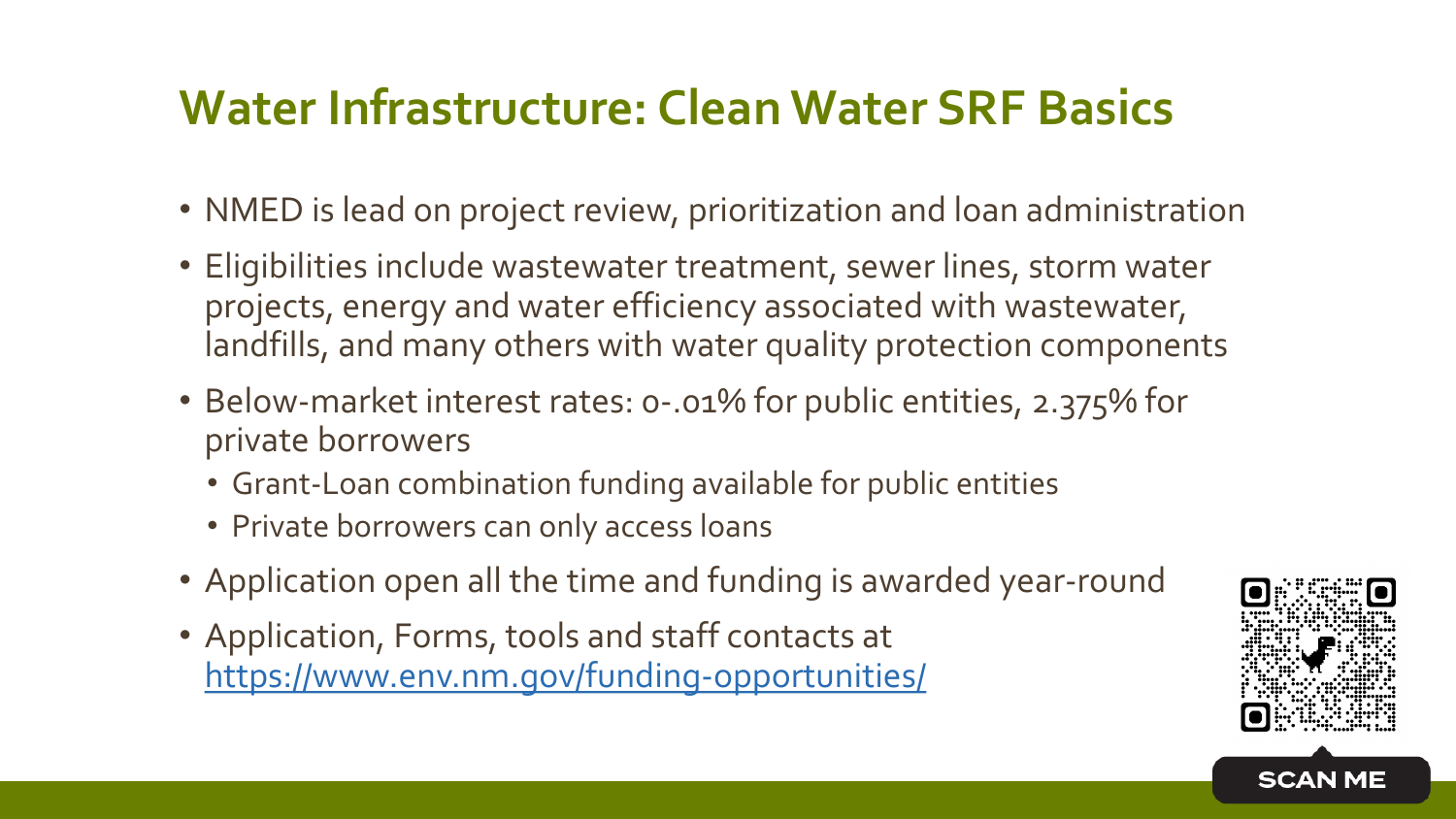# **Water Infrastructure: Drinking Water SRF Basics**

- NMED is lead on project review, prioritization; NMFA administers loans
- Projects: Protect drinking water quality or public health
	- New eligibilities include repairs or minor upgrades of dams & reservoirs and some water rights purchases.
- Offers loans of up to 30 years at fixed, below-market interest rates
	- Disadvantaged public entities: 0% for the first \$1 Million
	- Community water systems: 1%
	- Non-profit water systems: 3%
- Subsidy amounts range from 25% for publicly-owned water systems and up to 75% of the project cost for qualifying severely disadvantaged systems.
- Principal forgiveness subsidy may also be available to reduce the cost of projects.
- Forms, tools and staff contacts…



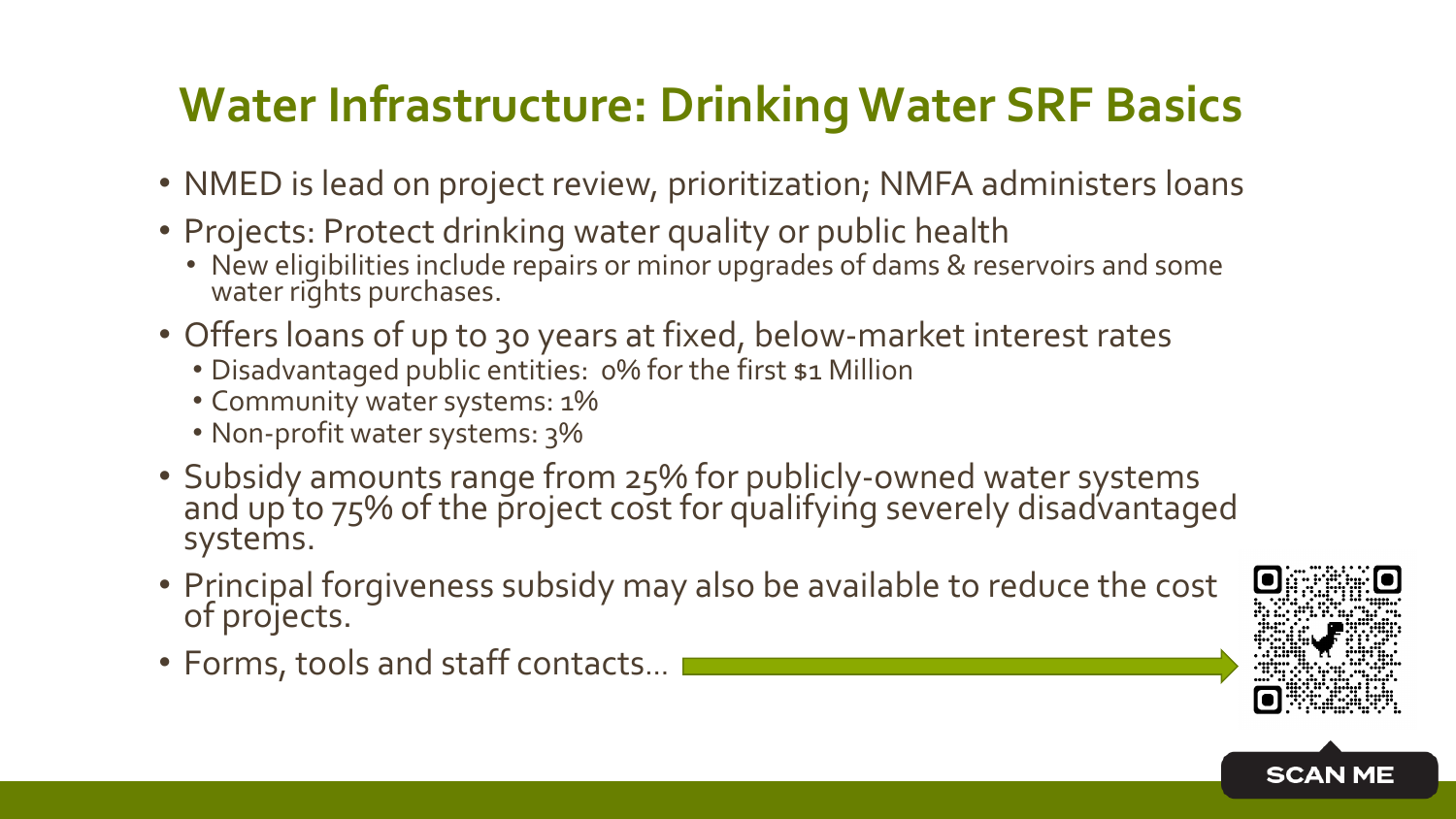## **Outreach and Education for BIL Water Funding**



NMED is preparing to expand outreach to communities and other prospective borrowers throughout the year:

- One-on-One discussions, including during ongoing water and wastewater needs surveys
- Upcoming conferences
- Live and on-demand recorded training webinars
- Travel to communities and meet with municipal leaders, staff and utility managers
- Share information through partnerships with Tribal governments, COGs, NM Rural Water and other organizations engaged at the community-level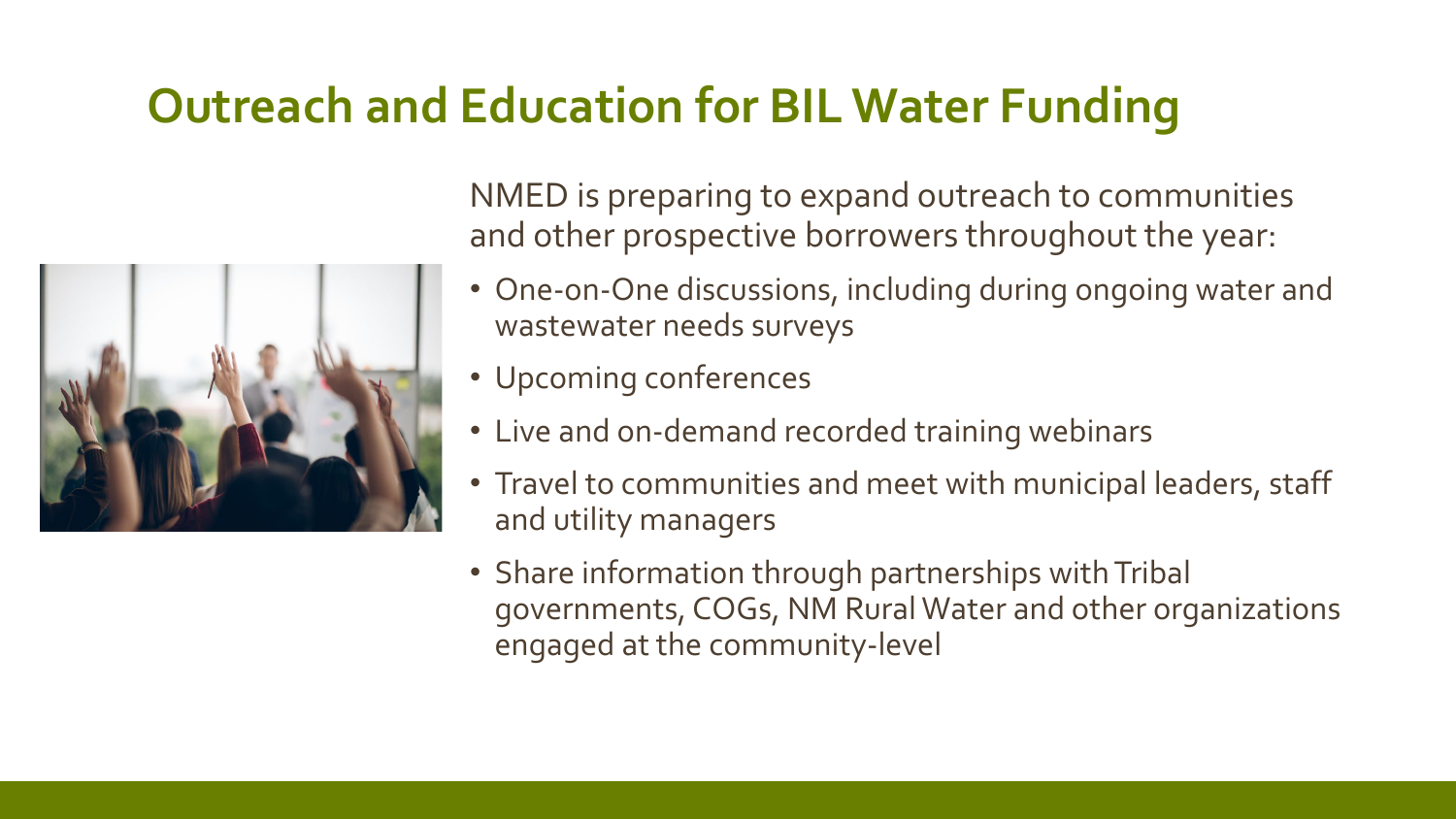# **Common Barriers through Life Cycle of Project**

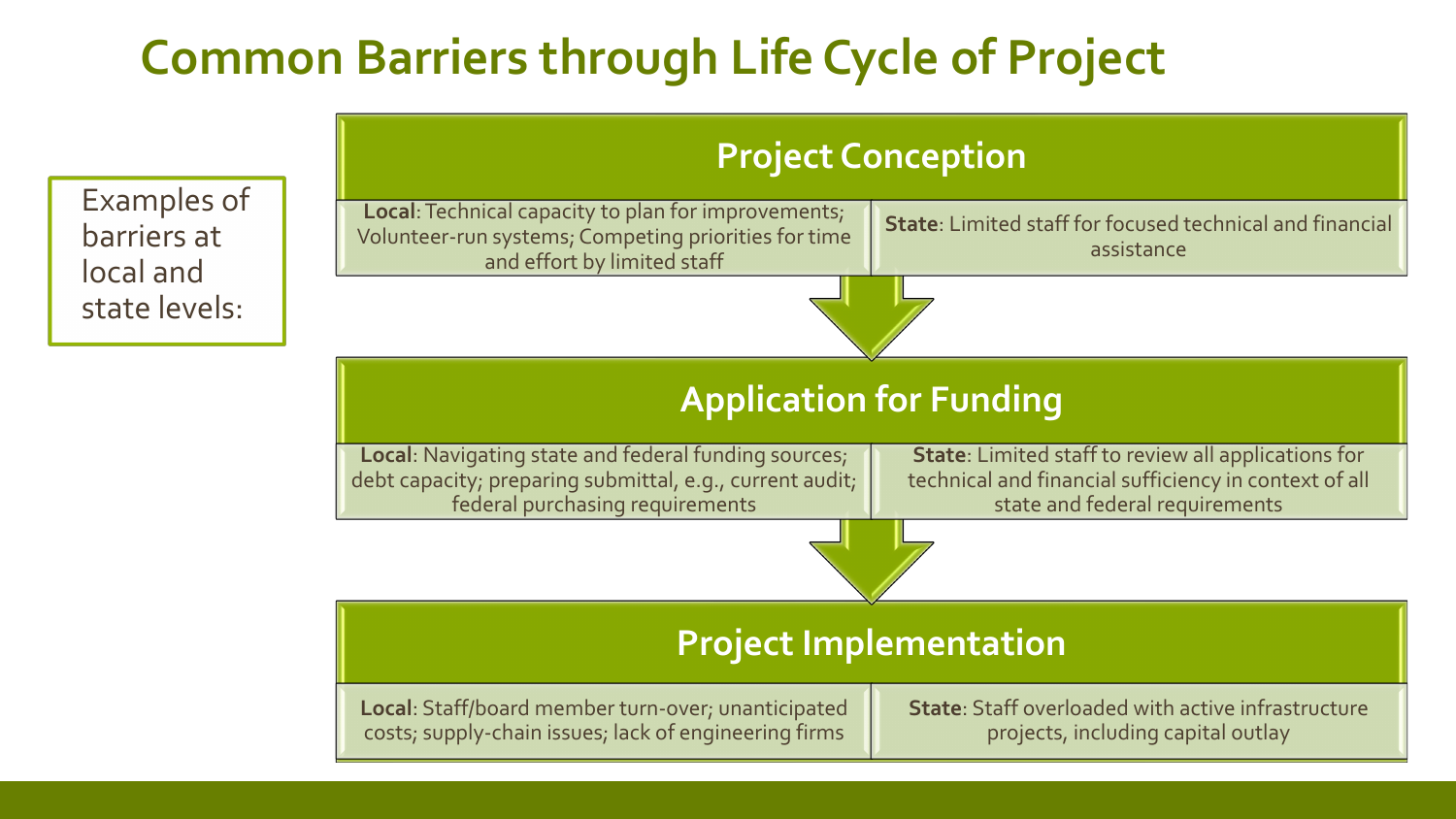## **Water Policy and Infrastructure Task Force**

- Addition of BIL funding to "business as usual" will not serve most communities across NM
- Robust barriers analysis by Task Force will lead to recommendations for practical reforms
- Climate change impacts, Task Force and increased state/federal investments converge as catalysts for change



The Town of Bloomfield CWSRF 103 WWTP Construction